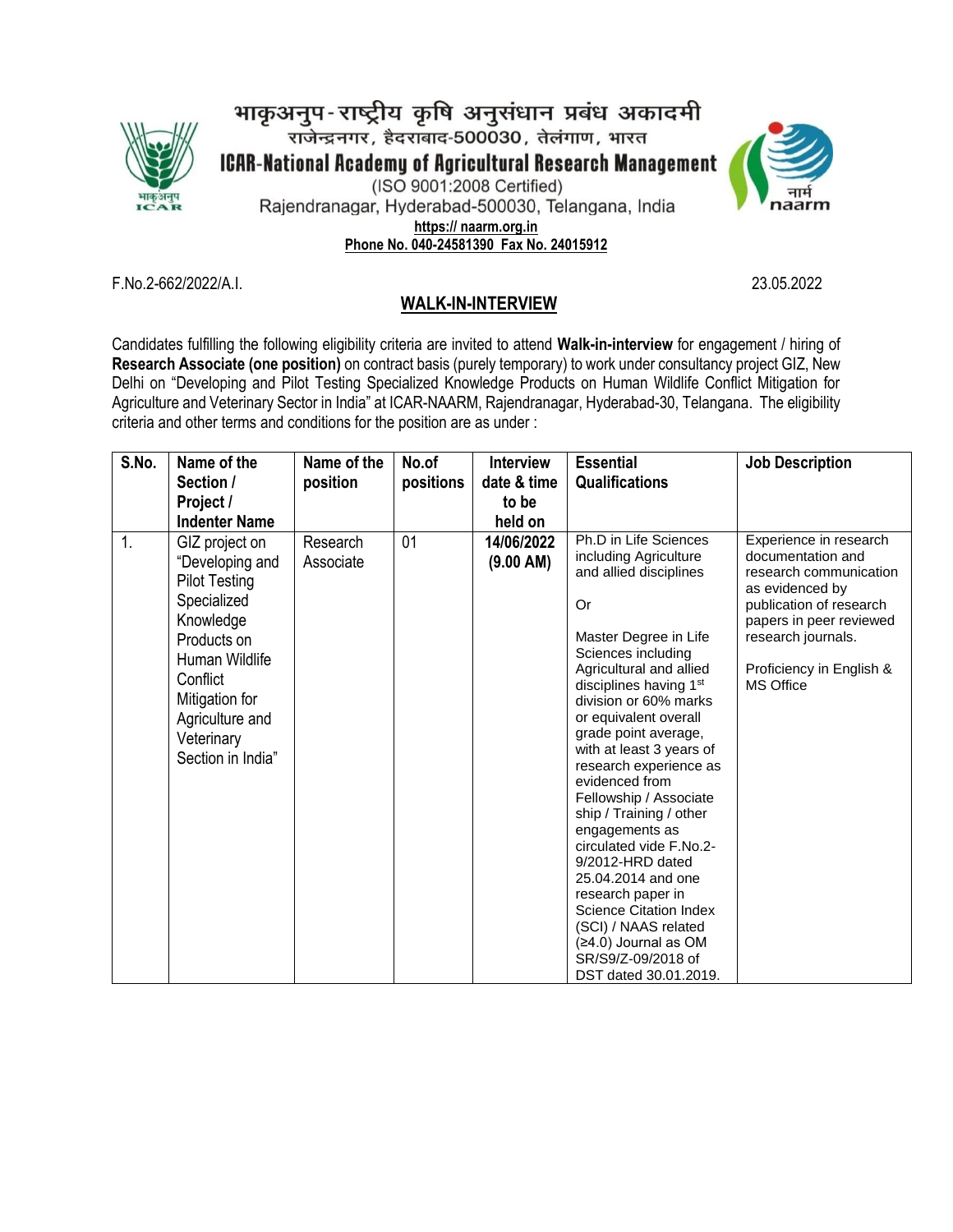## **Terms & Conditions:**

| Name of the Position | <b>Research Associate</b>                                                                                                   |
|----------------------|-----------------------------------------------------------------------------------------------------------------------------|
| <b>Emoluments</b>    | Rs. 50,000/- per month (Consolidated)                                                                                       |
| Duration             | For a period upto 12 months or till termination of the project, whichever is earlier                                        |
| Upper Age Limit      | Men 40 years & Women 45 years as on date of walk-in-Interview<br>(relaxable to SC/ST/OBC/PH/etc as per Govt.of India rules. |
| Mode of Engagement   | Purely on Contract (Temporary) basis                                                                                        |

## **Other Terms & Conditions:**

- **1.** All eligible candidates are advised to be **present at least one hour before scheduled time on the date of Interview for completing the certificates verification formality. No entry / registration will be entertained after 10.00 A.M**.
- **2.** The candidate(s) should **bring a latest passport-size Photograph** and **Original certificates of Matriculation and highest degree or Provisional certificate, as the case may be along with Research Experience Certificate for the post of Research Associate together with one set of self-attested photocopies for the interview. No need of enclosing Mark sheets, Bonafide Certificate, etc along with the application.**
- **3. No separate call letter for the interview shall be issued**.
- **4.** ICAR-NAARM, Hyderabad, will not be held responsible to give regular appointment after expiry of the stipulated period of engagement.
- **5.** No **TA/DA** will be admissible for attending the interview.
- **6.** Non-production of any of original certificates for verification at the time of Interview is liable to rejection of candidature.
- **7. If the turnover for walk-in-interview is more, the Academy may consider to extend the date of interview for the next day and also to have a written screening test.**
- **8. Candidates are required to make the food arrangements on their own.**
- **9.** The Candidates must follow the **COVID-19 guidelines** released / issued by MHA and local authorities at the time of walk-in-interview :
	- (i) **Wearing of mask**
	- (ii) **Physical distancing**
	- (iii) **Use of sanitizer and frequent hand washing with soap and water**
- 10. Director, ICAR-NAARM reserves the right to increase / decrease the number of vacancies as per requirement.
- 11. The decision of the Director/ Principal Investigator, ICAR-NAARM will be final and binding in all aspects.